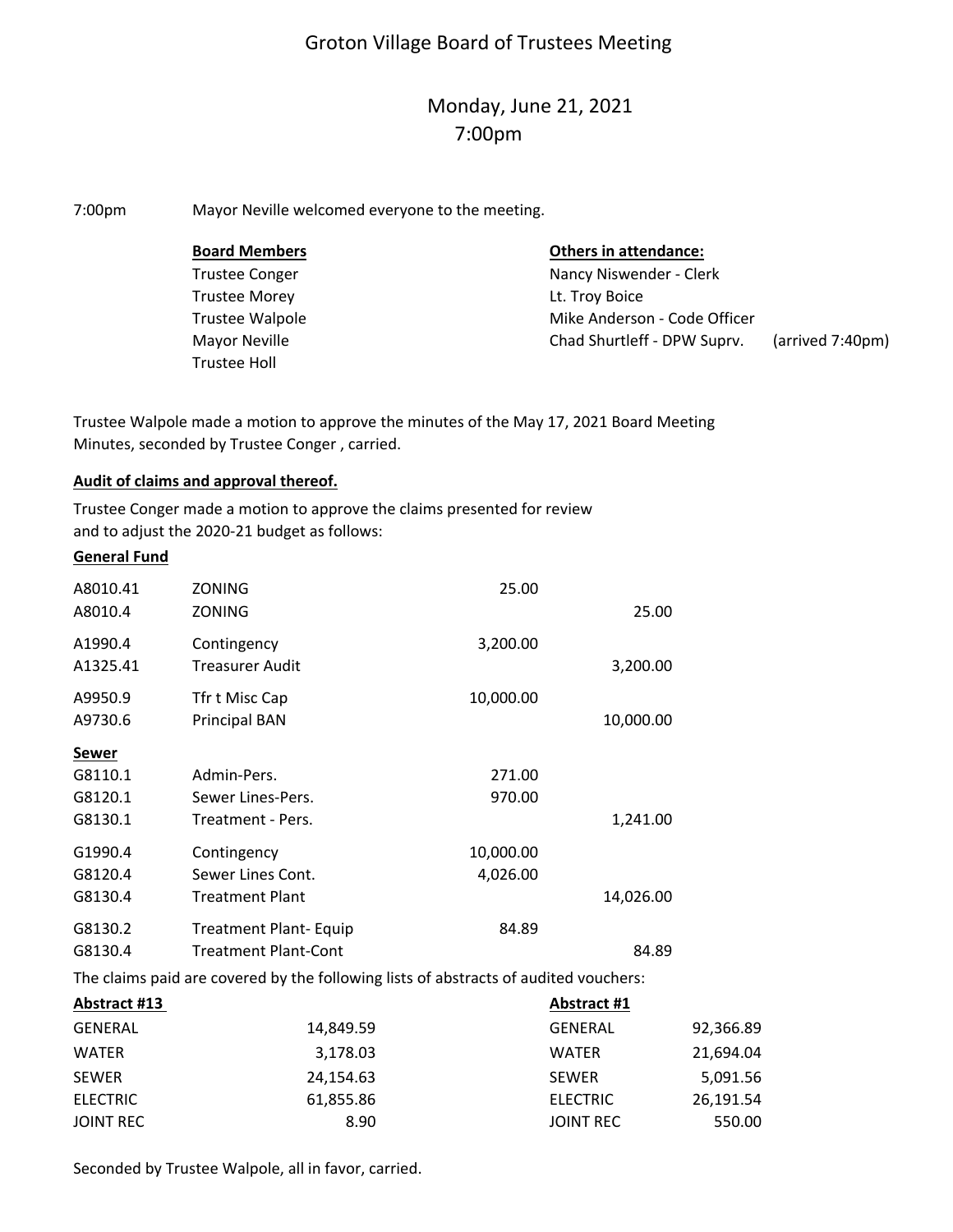## **Monthly Department Reports:**

#### **Electric Department:**

Supervisor Teeter was out on a call, his report was submitted (attached to the minutes)

## **Department of Public Works**

Supervisor Shurtleff was out on a call, his report was submitted (attached to the minutes)

## **Memorial Park**

 $\bullet$ 

## **Trustee Walpole reported:**

- Some concerns that the bathroom lights were not on when the park was open.
- $\bullet$ Some concerns that the pavilion area has been marked up and bottles and cans left behind.
- $\bullet$ Questions on when the pool will open. Pool will open at the end of June once all permits and certifications are complete.

## **Planning Board Update**

# **Trustee Walpole reported:**

 $\bullet$ Trustee reported on a project on S. Main Street. This project will require some variances and is in process.

## **Waste Water Treatment Plant**

## **Trustee Walpole reported:**

 $\bullet$ Sludge is under control. He is trying to reduce the amount on site. We will compare the costs.

## **Police Department**

## **Lt. Troy Boice reported:**

- $\bullet$ Working on purchasing a new patrol car and updating laptops.
- $\bullet$ A new recruit ‐ Cameron Brown needs sponsorship to attend Phase 2 of the academy. If he is not picked up by Homer Police, he would like to sponsor him.
- $\bullet$ Discussion on upgrading the current police/fire station for the police to continue to use until a new building can be built at a later date for the Police Department. The Board requests a quote on a new roof.

## **Code Enforcement**

# **Officer Andersen reported:**

- $\bullet$ Court Case: 123 West Hill was fined \$200 and have since cleaned up the property.
- $\bullet$ Court Case: 302 W. Cortland St. was fined \$250 and have 30 days to clean up the property or the Village will hire someone to clean it up and bill her.
- $\bullet$ 14 Roofing permits issued for a total of \$80,000 in improvements
- $\bullet$ 18 Building Permits issued for a total of \$600,000 in improvements/buildings.

## **Groton Youth Commission**

- Trustee Conger reported the GYS April Report from Nick Wager (attached to these minutes)
- Received a campership scholarship for \$1,500. Have given out \$2,407 in scholarships.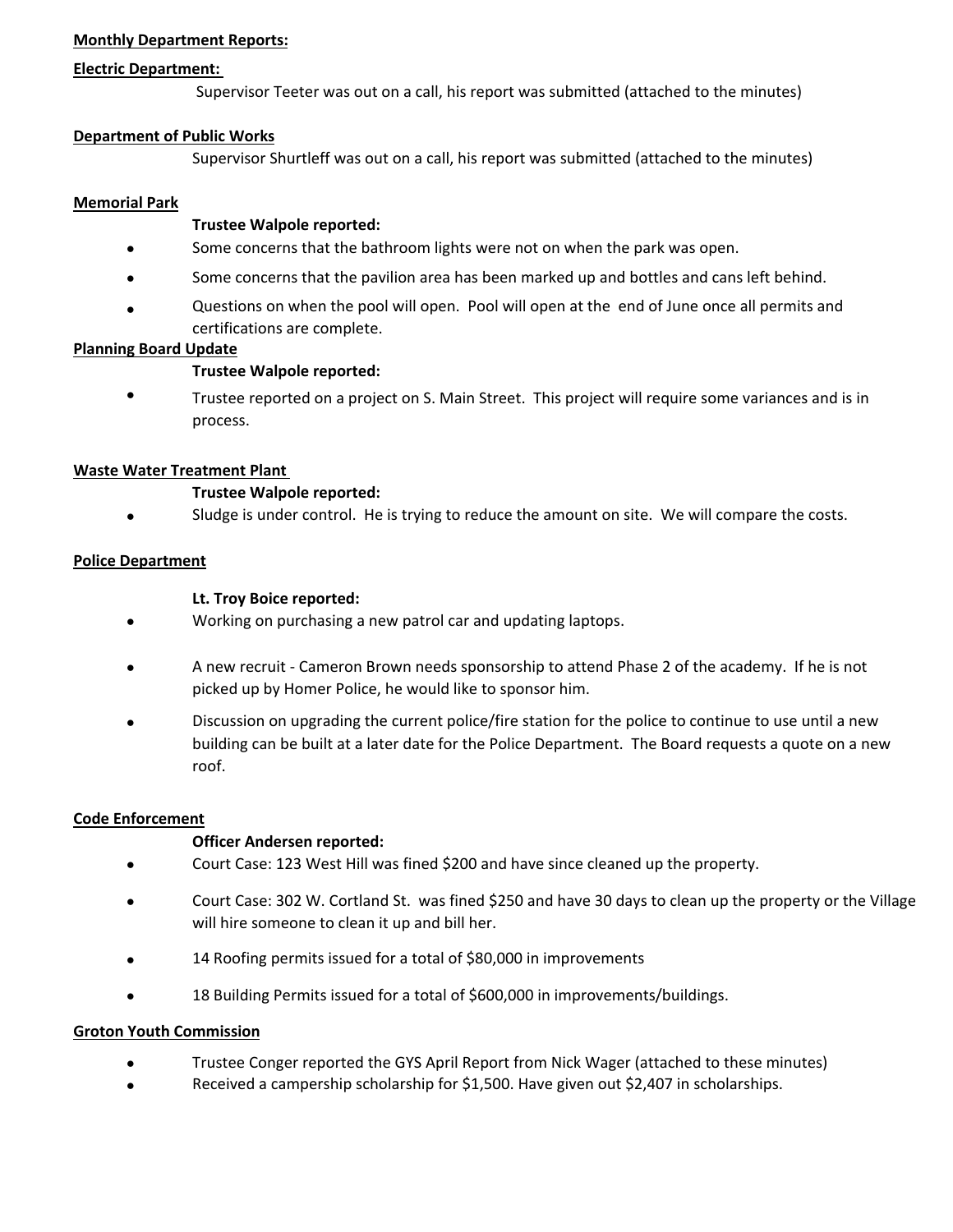#### **Action Items**

- $\bullet$ Trustee Walpole made a motion to approve travel to the NYCOM Fall School Training for Nancy Niswender and Angela Conger, seconded by Trustee Conger, all in favor, carried.
- $\bullet$ Trustee Conger made a motion to Accept the American Rescue Plan and to have Clerk Niswender sign and submit the documents, seconded by Trustee Morey, all in favor, carried.
- $\bullet$ Discussion on the Marijuana Legalization and decision on the two options, Retail Sales and Licensing of On‐Site Consumption Establishments. Trustee Conger made a motion to opt out of both, seconded by Trustee Walpole , all in favor, carried. Clerk Niswender will review the process of conducting the permissive referendum.
- $\bullet$ Mayor Neville appointed new summer hires Karen Todd ‐ Harvest Grant \$15.00/hr Dianna Nino ‐ Lifeguard \$13.25/hr Erin Thompson ‐ Lifeguard \$13.25/hr Aiden Harriott ‐ UW Intern \$12.50/hr
- $\bullet$ Mayor Neville appointed new summer hires for Groton Youth Recreation at \$12.50/hr: Martina Seaman Malena Mason Kael Eldred Madelyn Redfield

# **Presentation & Discussion Items**

 $\bullet$ Trustee Hall asked about the maintenance of the Satterly Bridge. Supervisor Shurtleff mentioned the bridge items in question have been repaired.

## **Public Comments**

 $\bullet$ Historian Shurtleff reported on the Bridge project ‐ Had discussion with the Town of Dryden. Historic preservation stated that they would like the bridge to be taken in it's entirety. This is not possible for our area. Varna neighbors liked the idea that parts of the bridge would be in the area. Lee will work with Brian Klumpp and Supervisor Shurtleff to draw up a plan and possibly work with the Planning Board to come up with a plan and submit to the Historian's to review. This is a project that will be at least a year away. The Board is in agreement to continue on with the project.

## **Executive Session**

- $\bullet$ At 8:09pm Trustee Conger made a motion to go into Executive Session to discuss a specific personnel item., seconded by Trustee Walpole , carried.
- $\bullet$ Trustee Conger made a motion to return from executive session, seconded by Trustee Walpole, carried.

## **Action Items from Executive Session**

- $\bullet$ Trustee Walpole made a motion to approve the updated (1) salary schedule for the month of June seconded by Trustee Holl, all in favor, carried.
- $\bullet$ Trustee Conger made a motion to approve the updated (2) salary schedule beginning July 1st seconded by Trustee Holl, all in favor, carried.